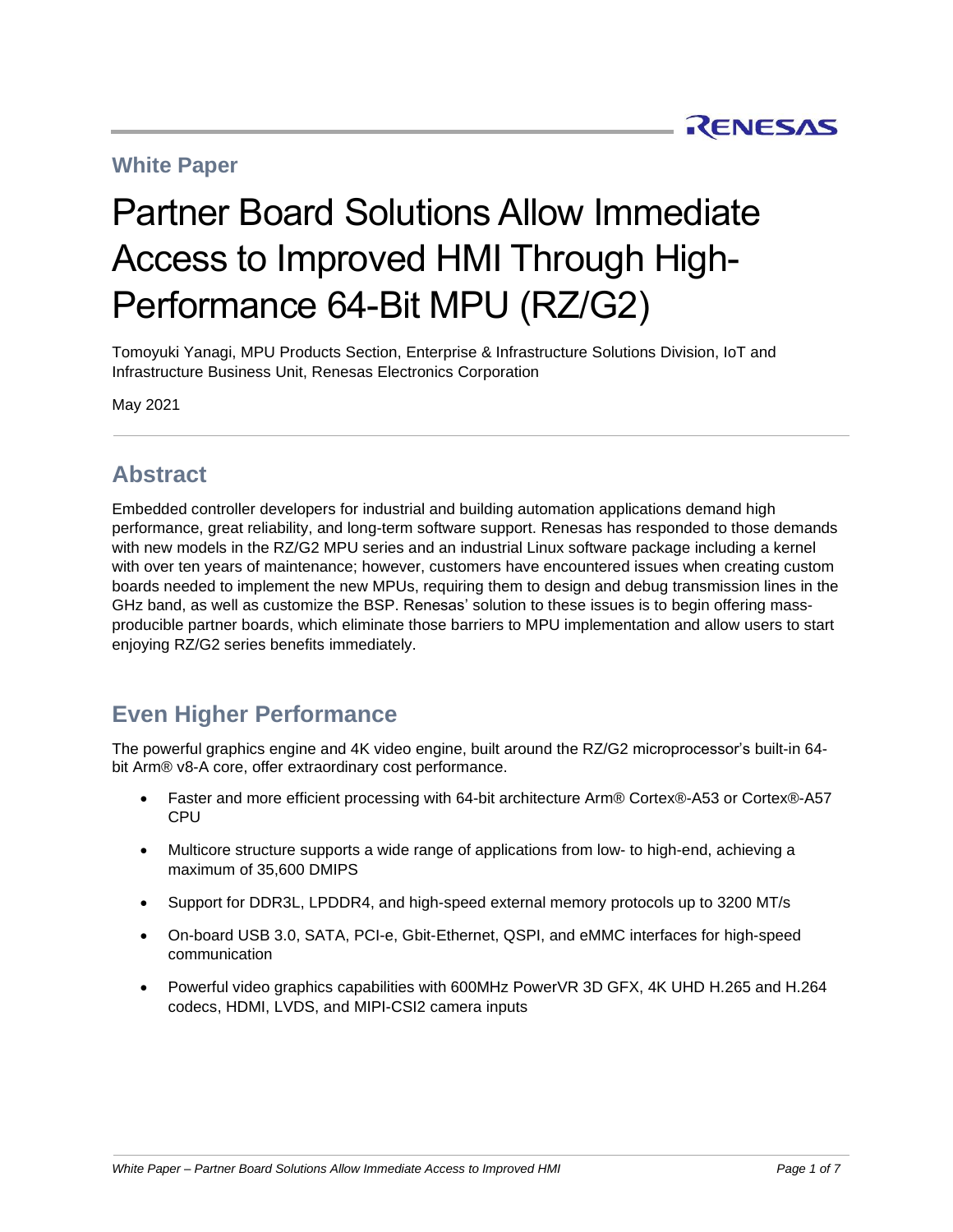|                         | RZ/G2H             | RZ/G2M              | RZ/G2N             | RZ/G2E                    |
|-------------------------|--------------------|---------------------|--------------------|---------------------------|
| <b>CPU</b>              | 4xCortex-          | 2xCortex-           | 2xCortex-          | 2xCortex-                 |
|                         | A57@1.5GHz         | A57@1.5GHz          | A57@1.5GHz         | A53@1.2GHz                |
|                         | 4xCortex-          | 4xCortex-           | L <sub>1</sub> \$, | L1\$, L2\$ Parity/ECC     |
|                         | A53@1.2GHz         | A53@1.2GHz          | L2\$ Parity/ECC    |                           |
|                         | L <sub>1</sub> \$, | $L1\$               |                    |                           |
|                         | L2\$ Parity/ECC    | L2\$ Parity/ECC     |                    |                           |
| Performance             | 35.6k DMIPS        | 23.3k DMIPS         | 12.3k DMIPS        | 5.5k DMIPS                |
| DRAM I/F                | $L$ PDDR4-3200 x   | $L$ PDDR4-3200 x    | $L$ PDDR4-3200 x   | DDR3L-1866 x 32-bit       |
|                         | 64-bit             | 64-bit              | 32-bit             | (ECC)                     |
|                         | (ECC)              | (ECC)               | (ECC)              |                           |
| Video Codec             | 4K Resolution      | 4K Resolution       | 4K Resolution      | <b>Full-HD Resolution</b> |
|                         | H.265 Decoder      | H.265 Decoder       | H.265 Decoder      | H.265 Decoder             |
|                         | <b>H.264/AVC</b>   | <b>H.264/AVC</b>    | <b>H.264/AVC</b>   | <b>H.264/AVC</b>          |
| 3D GFX                  | <b>PowerVR</b>     | Power <sub>VR</sub> | <b>PowerVR</b>     | <b>PowerVR</b>            |
|                         | GX6650 @           | $GX6250$ @          | GE7800 @           | GE8300 @ 600MHz           |
|                         | 600MHz             | 600MHz              | 600MHz             |                           |
| <b>Other Peripheral</b> | USB 3.0, SATA,     | USB 3.0, PCI-e,     | USB 3.0, SATA,     | USB 3.0, GbE, PCI-e,      |
| Features                | PCI-e, GbE,        | GbE, MIPI-CSI,      | PCI-e, GbE, MIPI-  | MIPI-CSI, LVDS            |
|                         | MIPI-CSI, HDMI     | <b>HDMI</b>         | CSI, HDMI          |                           |
|                         |                    |                     |                    |                           |

| Figure 1: RZ/G2 Microprocessor Feature Overview |  |
|-------------------------------------------------|--|
|-------------------------------------------------|--|

### **Greater Reliability**

Developers working on industrial and building automation applications using embedded controllers demand greater reliability and security than consumer products can offer. The recent expansion of device networking has also opened up the risk of malicious access. RZ/G2 microprocessors have built-in error correction codes (ECC) for both internal and external memory, an essential feature for mission-critical, high-reliability systems. They also feature TrustZone (Trusted Execution Environment) and Secure Boot to help defend devices from external breaches.

#### ➢ **ECC for Greater Reliability**

ECC functions play a vital role in protecting RAM from radiation-induced soft errors, resulting in greater reliability.

- L1 and L2 cache SRAM memories have built-in ECC to reduce/eliminate soft errors
- DDR3L or LPDDR4 interfaces implement ECC to protect data on external memory devices

#### ➢ **Code and Data Security**

Renesas offers exceptionally reliable platforms with these security features:

- Arm TrustZone partitioning
- Cryptographic acceleration
- Secure key generation and storage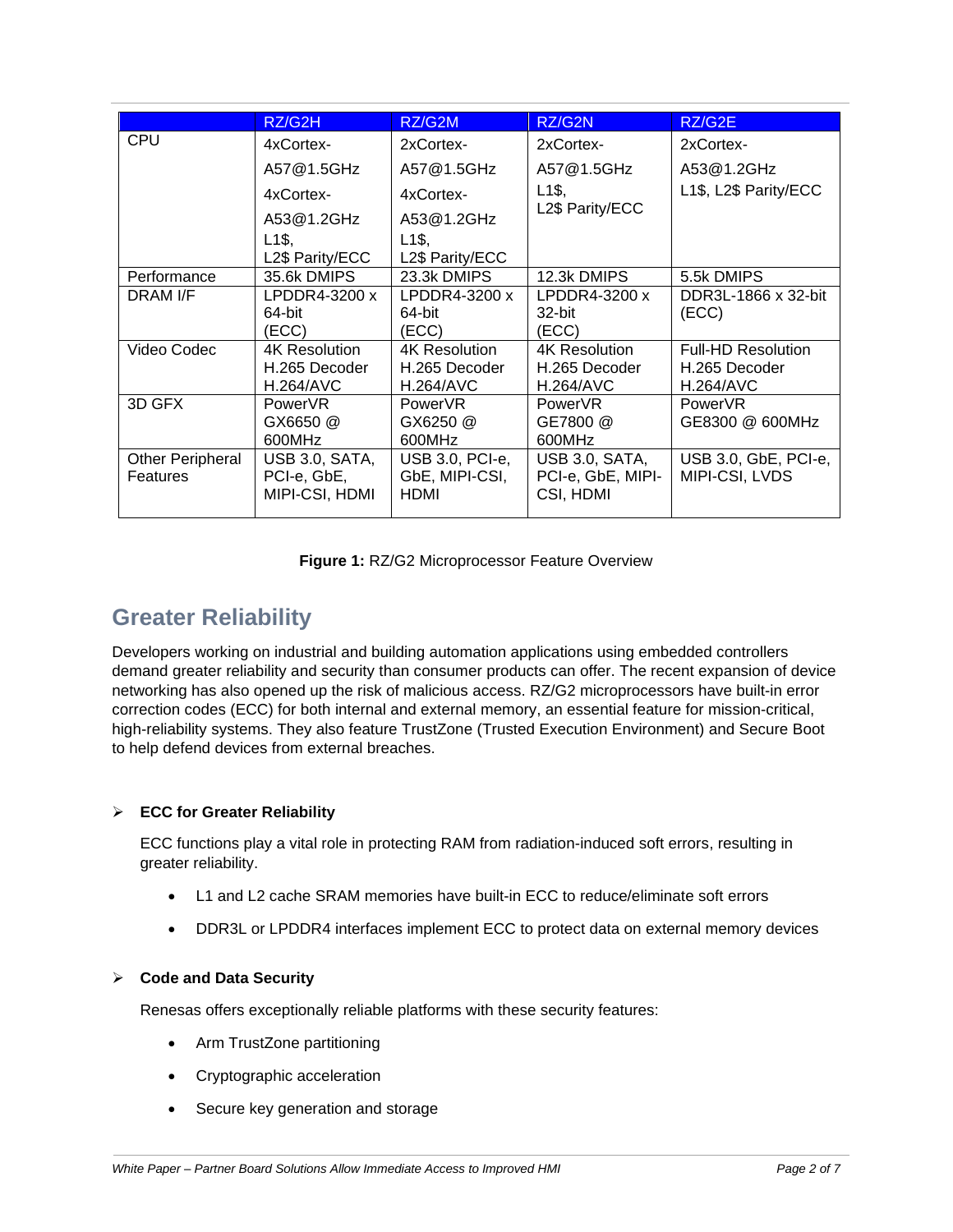- Secure Boot
- Establishment of unique root of trust

| <b>Features</b>                           |                              | RZ/G2H | RZ/G2M | RZ/G2N | RZ/G2E |
|-------------------------------------------|------------------------------|--------|--------|--------|--------|
| TrustZone (Trusted Execution Environment) |                              |        |        |        |        |
| <b>Boot Protection</b>                    | <b>Encrypted Kernel Boot</b> |        |        |        |        |
| <b>Secure Updates</b>                     |                              |        |        |        |        |
| Encryption                                | <b>Trusted Secure IP</b>     |        |        |        |        |
| <b>Support Functions</b>                  | ARM Cryptography             |        |        |        |        |
|                                           | Extension                    |        |        |        |        |

|  |  | Figure 2: RZ/G2 Microprocessor Security Features |
|--|--|--------------------------------------------------|
|--|--|--------------------------------------------------|

### **Long-Term Support and Maintenance**

The life cycle for industrial and building automation applications from product development through release and on to operation can be extremely long, so customers require long-term life cycle maintenance. At the individual customer level, maintenance requires enormous cost and time, which interferes with the core development users need to focus on. The solution is a Verified Linux Package.

#### ➢ **Verified Linux Package (with Long-Term Support)**

A Linux package includes all the basic software required for the industrial field, and Renesas offers packages that have been verified for operation based on the MPU data sheet. Customers can use this stable Linux and basic software package to start developing applications immediately. In the past, semiconductor manufacturers have not provided systematic maintenance for the software they offered. Renesas, though, offers verified operation and maintenance for all the software in our Linux packages. Verified Linux packages can drastically reduce embedded system development burden for customers.

#### ➢ **Key Features of the Verified Linux Package**

- Super long-term support by Civil Infrastructure Platform™ (CIP™)
- Five years of backporting for latest kernel's additional functions
- Security patch support for over ten years
- Continued active expansion of maintenance scope by Renesas
- Support for industry-standard APIs
- Enhanced standard software components for Industrial/IoT applications
- Enhanced reliability, real time performance, security, and functional safety
- Operation verification based on standardized software development process
- Free and simple click-through licensing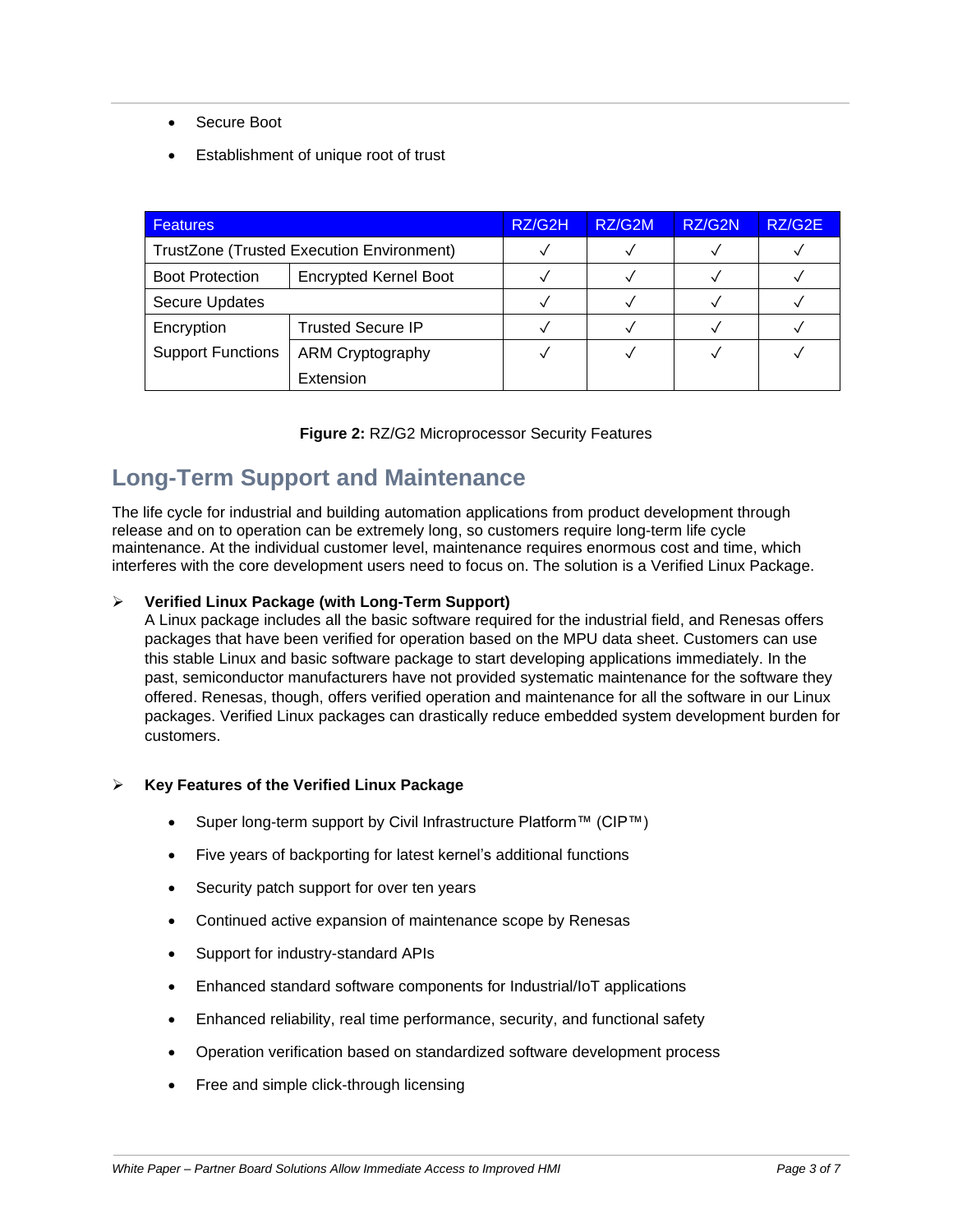#### • Free maintenance



**Figure 3:** Verified Linux Package Overview

#### ➢ **What is Civil Infrastructure Platform (CIP)?**

CIP is designed to offer a base layer necessary to build Linux-based embedded systems that meet the needs of modern civil infrastructure. The Linux Foundation is heading up this project with cooperation from the world's leading infrastructure system manufacturers. For more information, please see: Civil [Infrastructure](https://www.renesas.com/jp/en/products/microcontrollers-microprocessors/rz-cortex-a-mpus/rzg-linux-platform/rzg-marketplace/rzg-labo/rzgl000004) Platform.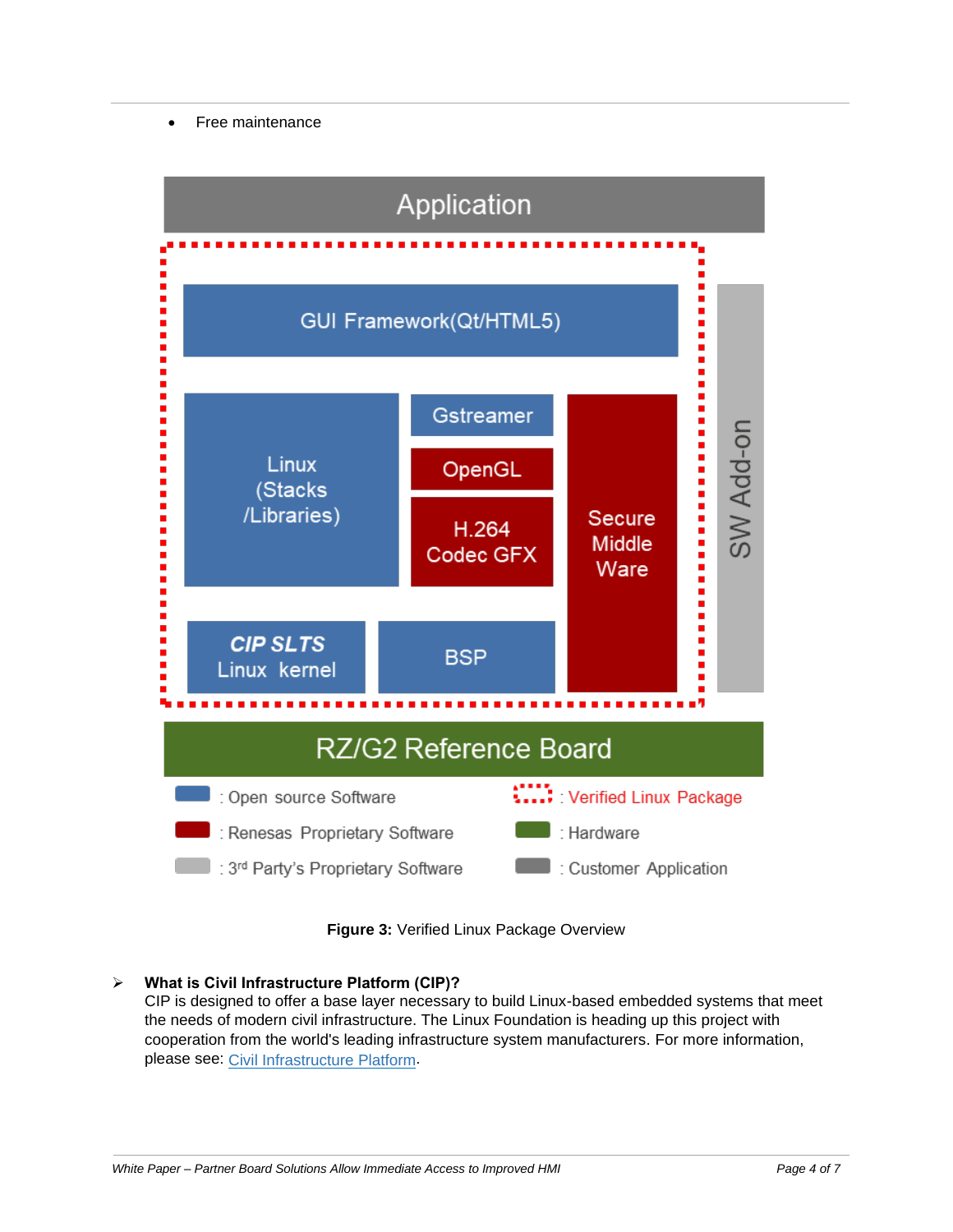# **AI Affinity**

We have created RZ/G2 microprocessor environments for the seven major open source AI frameworks below. This allows customers to test AI modeling directly on their embedded platforms. <https://github.com/renesas-rz/meta-renesas-ai>

| <b>Framework</b>       | <b>Version</b> | Parser(s)                                                   |
|------------------------|----------------|-------------------------------------------------------------|
| ArmNN                  | v19.08.01      | <b>ONNX</b><br><b>TensorFlow</b><br><b>TensorFlow Lite</b>  |
| Caffe2                 | V0.8.1         | Caffe <sub>2</sub>                                          |
| <b>ONNX Runtime</b>    | v1.1.2         | <b>ONNX</b>                                                 |
| OpenCV                 | v4.1.1         | Caffe<br><b>DarkNet</b><br><b>ONNX</b><br><b>TensorFlow</b> |
| PyTorch                | v1.5.1         | PyTorch                                                     |
| <b>TensorFlow</b>      | V2.3.1         | <b>TensorFlow</b>                                           |
| <b>TensorFlow Lite</b> | V2.3.1         | <b>TensorFlow Lite</b>                                      |

**Figure 4:** Supported Frameworks and Versions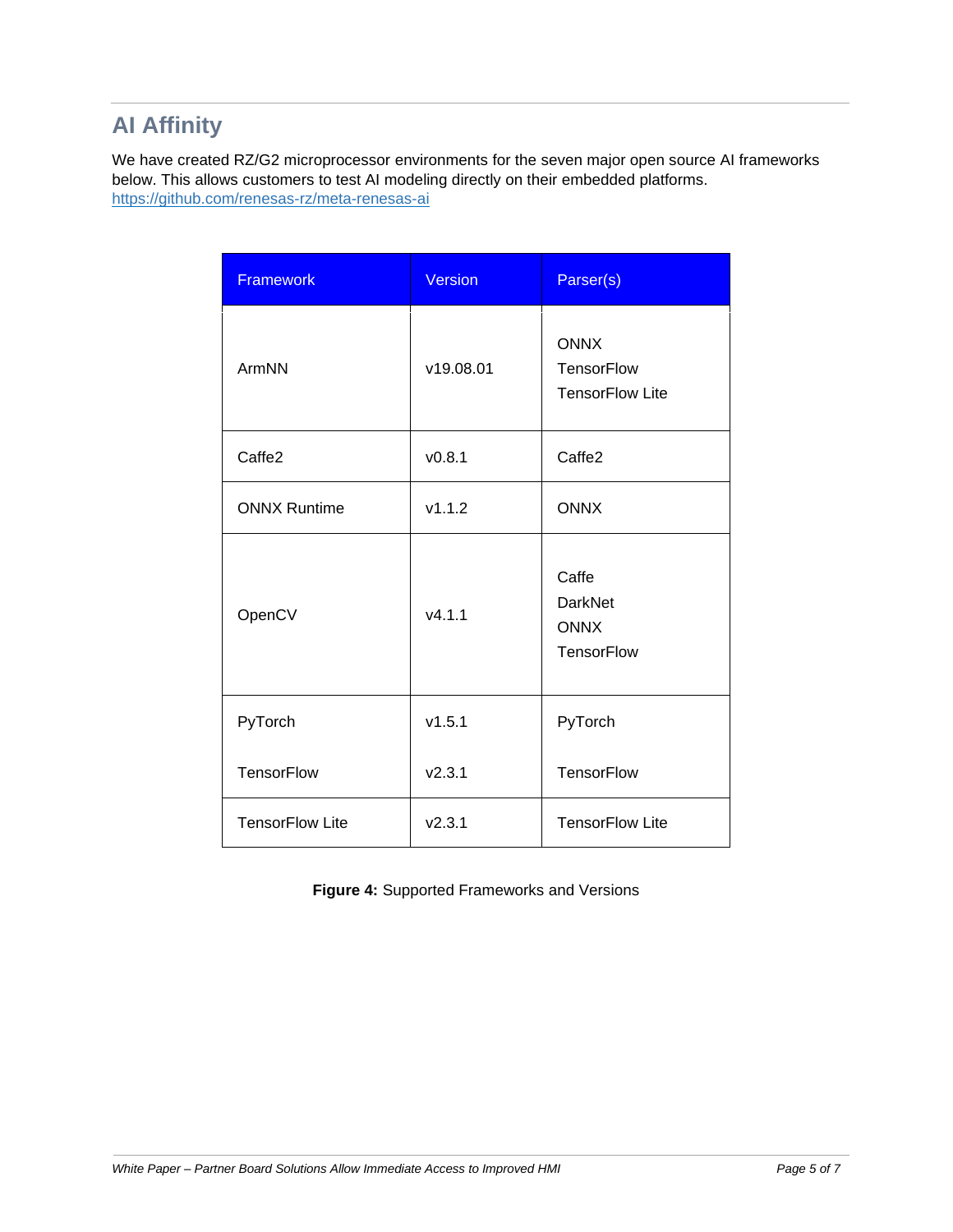## **Simpler Planning and Development**

Until now, customers have had to design and verify their own boards and reconfigure BSP before they could enjoy all the benefits of Renesas's RZ/G2 microprocessors. Our solution to these issues is to begin offering mass-producible partner boards, which eliminate these barriers to MPU implementation and allow customers to start enjoying RZ/G2 series benefits right away.

These RZ/G2 partner board solutions offer customers the following benefits:

#### **1. No high-speed I/F or PCB design required**

Designing PCBs for GHz band I/Fs such as PCI Express, Serial-ATA, USB3.0, HDMI, and LPDDR4/DDR3L is difficult, time-consuming, and expensive. Partner board solutions are already fully designed and evaluated, so customers do not need to do any PCB designing.

#### **2. Focus on application development**

Creating custom boards means spending time developing drivers for RZ/G peripherals. Partner board solutions offer ready-made BSPs, so customers can focus on the application development they truly need to focus on.

#### **3. Choice of boards to meet your needs**

Users can choose from a variety of boards to find the solution that meets their needs. Finding the perfect board might be a challenge with fewer options available, but we already offer a range of partner boards to choose from and will continue to release more to meet user needs.

### **Conclusion**

RZ/G2 microprocessors meet the needs of industrial and building automation developers by including an industrial Linux software package boasting a kernel with over ten years of maintenance to ensure performance, reliability, and long-term operation.

With our partner board solutions, Renesas has also solved the issues of board development time and cost that might have prevented customers from adopting the RZ/G2 microprocessors, enabling immediate and easy access to all benefits.

### **Learn More**

- 1. [RZ/G2](https://www.renesas.com/products/microcontrollers-microprocessors/rz-cortex-a-mpus/rzg2-mcus) 64-bit MPU
- 2. RZ/G Partner [Solutions](https://www.renesas.com/products/microcontrollers-microprocessors/rz-arm-based-high-end-32-64-bit-mpus/rzg-partner-solutions)
- 3. Verified Linux Package (with [Long-Term](https://www.renesas.com/products/microcontrollers-microprocessors/rz-cortex-a-mpus/rzg-linux-platform/rzg-marketplace/verified-linux-package) Support)